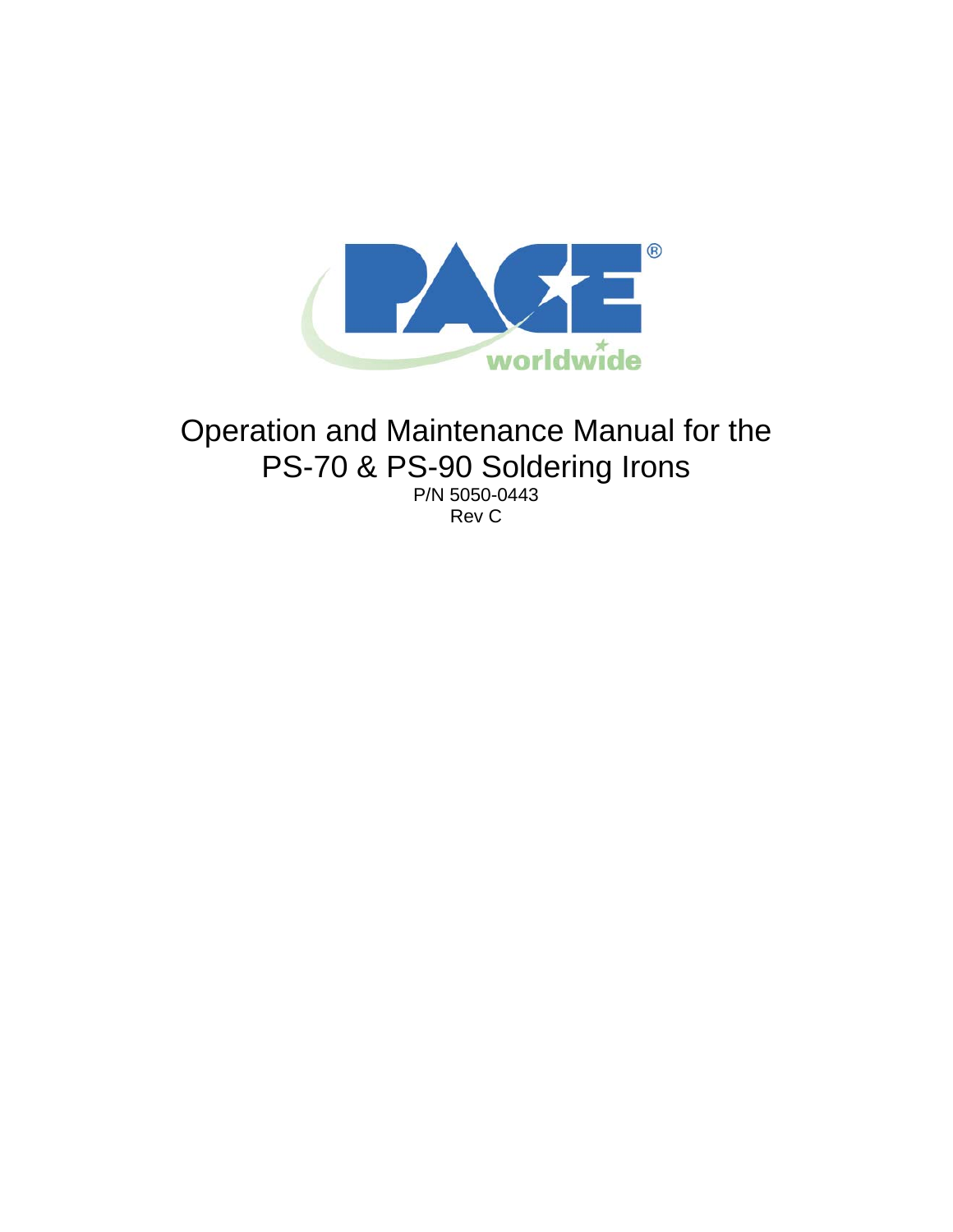| <b>Title</b>        | Page |
|---------------------|------|
| General Information |      |
|                     |      |
|                     |      |
|                     |      |
|                     |      |
|                     |      |
|                     |      |
|                     |      |
|                     |      |
|                     |      |
|                     |      |
| System Set-Up       |      |
|                     |      |
|                     |      |
|                     |      |
|                     |      |
|                     |      |
|                     |      |
|                     |      |
|                     |      |
|                     |      |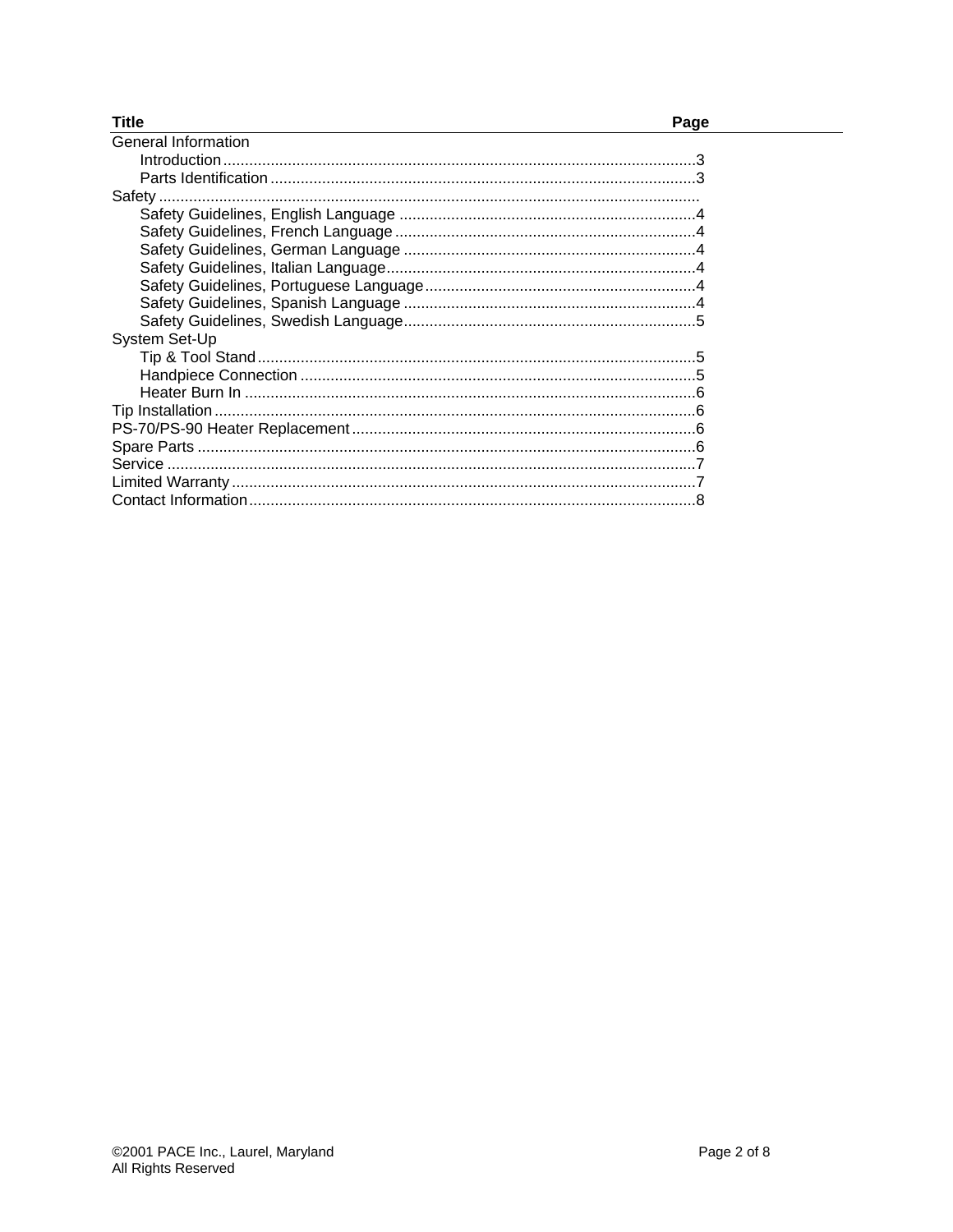#### **Introduction**

Thank you for purchasing the PACE model PS-70 or PS-90 Soldering Irons. These irons should only be used with PACE SensaTemp compatible power supplies. This manual will provide you with the information necessary to properly set up, operate and maintain the PS-70 and PS-90.

#### **Parts Identification**



- 
- 1. Tip 1. Panne
- 
- 
- 
- 5. Handle 5. Manche

### **Deutsche Sprache Italiana Lingua**

- 1. Spitze 1. Punta
- 2. Heizelement 2. Resistenza
- 
- 4. Befestigungsmutter für Heizelement 4. Dado di fissaggio della resistenza
- 
- 6. Stromkabel 6. Cavo rete

### **Portuguese Lingua Espãnol Lenguaje**

- 1. Ponta 1. Punta
- 2. Conjunto do Aquecedor 2. Conjunto calentador
- 3. Parafuso de Ajuste do Aquecedor 3. Tornillo de fijación del calentador
- 
- 
- 6. Cabo de Alimentação 6. Cable de alimentación

### **English Française Langue**

- 
- 2. Heater Assembly 2. Assemblage de la résistance de chauffage<br>2. Heater Set Screw 3. Vis sans tête de la résistance de chauffage
	- 3. Vis sans tête de la résistance de chauffage
- 4. Heater Retaining Nut de subseteurs 4. Écrou de fixation de la résistance de chauffage
	-
	- 6. Cordon d'alimentation

- 
- 
- 3. Stellschraube für Heizelement 3. Vite di fissaggio della resistenza
	-
- 5. Griff 5. Maniglia
	-

- 
- 
- 
- 4. Porca Retentora do Aquecedor 4. Tuerca de retención del calentador
- 5. Cabo 5. Mango
	-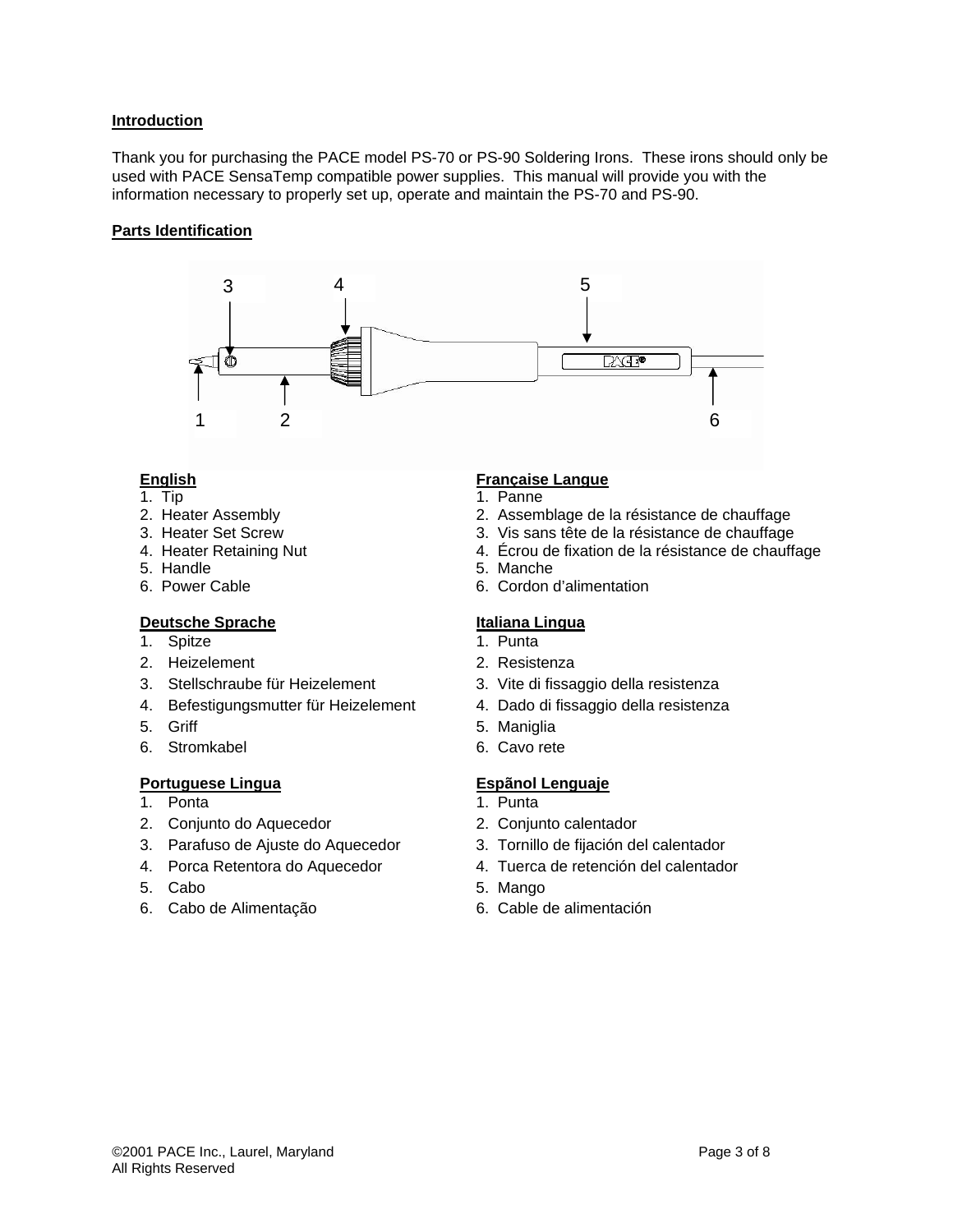### **English Language Safety Guidelines**

The following are safety precautions that personnel must understand and follow.

- 1. Utilize all standard electrical safety precautions when using this or any other electrical equipment.
- 2. Always use this handpiece (and system) in a well ventilated area.
- 3. Do not leave the PACE system unattended when in use.
- 4. Repair on this product should be performed by Qualified Service Personnel only.

#### **Directives de Sécurité, Française Langue**

Le personnel doit lire attentivement et respecter les consignes de sécurité suivantes :

- 1. Suivez toutes les consignes de sécurité électrique standard lors de l'utilisation de cet équipement ou de tout autre équipement électrique.
- 2. Utilisez toujours cet outil (et ce système) dans une zone bien ventilée.
- 3. Ne laissez pas le système PACE sans surveillance lorsqu'il est en marche.
- 4. La réparation de ce produit doit être effectuée uniquement par du personnel d'entretien qualifié.

#### **Sicherheit Korrekturlinien, Deutsche Sprache**

Die folgenden Sicherheitsvorschriften müssen vom Personal verstanden und befolgt werden.

- 1. Alle standardmäßigen Sicherheitsvorschriften für Elektrogeräte müssen beim Einsatz dieses Geräts oder anderer elektrischer Geräte befolgt werden.
- 2. Dieser Handlötkolben und das System muß immer in einem gut be- und entlüfteten Bereich eingesetzt werden.
- 3. Das eingeschaltete PACE System darf nicht unbeaufsichtigt gelassen werden.
- 4. Reparaturen an diesem Produkt dürfen nur von qualifiziertem Personal durchgeführt werden.

### **Misure di Sicurezza, Italiana Lingua**

Le seguenti sono precauzioni di sicurezza che il personale deve intendere e alle quali si deve attenere.

- 1. Utilizzare tutte le norme standard di sicurezza elettrica nell'adoperare questa o qualunque altra apparecchiatura elettrica.
- 2. Usare sempre questa impugnatura (e l'intero apparato) in un'area ben ventilata.
- 3. Non lasciare l'apparato PACE incustodito quando è in uso.
- 4. Gli interventi di riparazione su questo prodotto devono essere eseguiti esclusivamente da Personale Tecnico Qualificato.

#### **Guidelines de Segurança, Portuguese Lingua**

Os tópicos a seguir são precauções de segurança que os operadores devem tomar conhecimento e seguir.

- 1. Utilize todas as precauções padrões de segurança em eletricidade quando estiver usando este ou qualquer outro equipamento elétrico.
- 2. Use sempre este soldador (e sistema) em área bem ventilada.
- 3. Não deixe de tomar cuidado com o sistema PACE enquanto este estiver em uso.
- 4. As reparções deste produto devem ser realizadas somente por Pessoal Técnico Qualificado.

#### **Guias de Consulta de Seguridad, Espãnol Lenguaje**

Estas son las precauciones de seguridad que el personal debe comprender y seguir.

1. Utilice todas las precauciones habituales cuando se trabaja con electricidad al utilizar este o cualquier otro equipo eléctrico.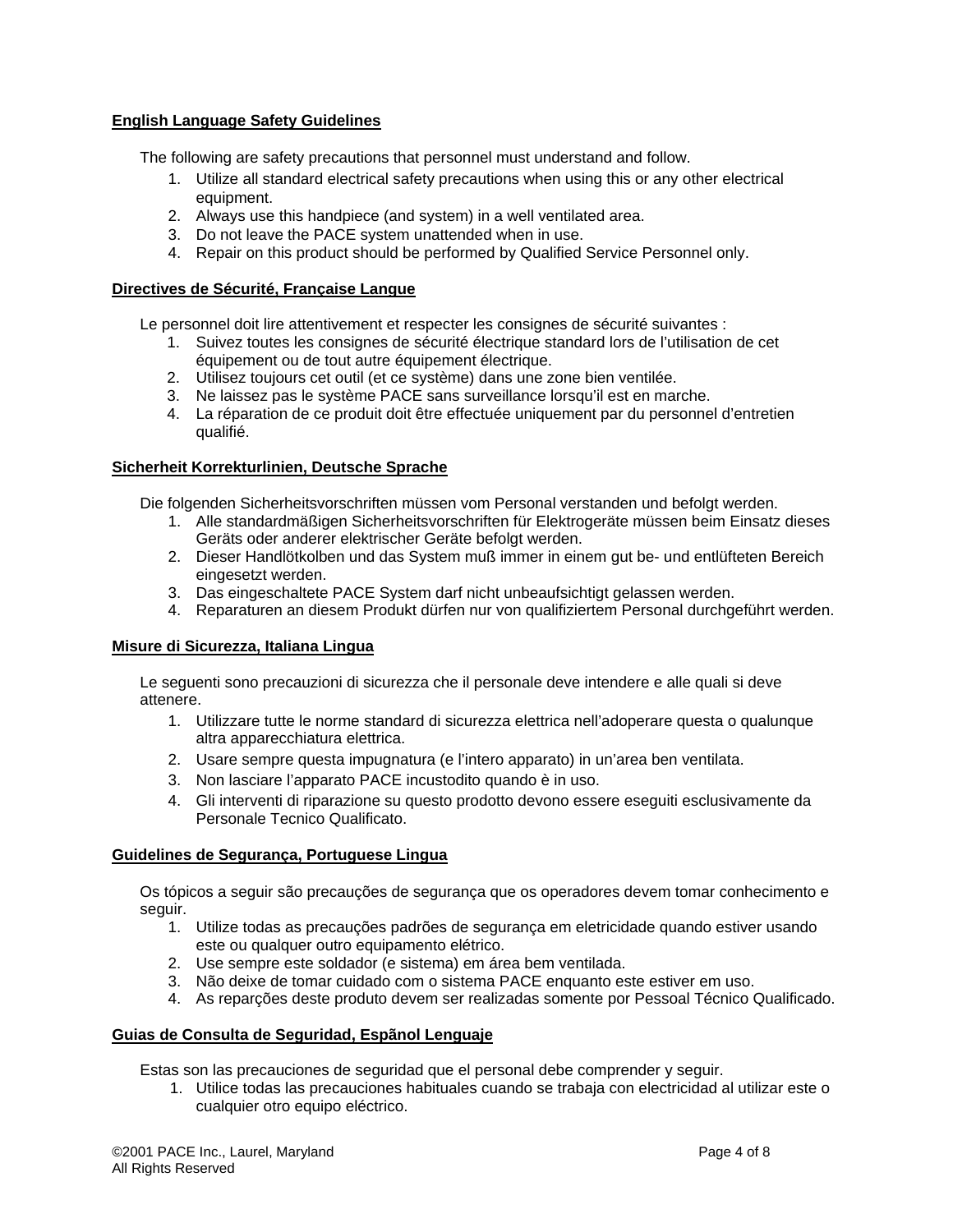- 2. Utilice siempre este aparato (y sistema) en un área bien ventilada.
- 3. No deje el sistema PACE sin vigilancia cuando esté en uso.
- 4. Las reparaciones de este producto deben realizarse solamente por personal de mantenimiento adecuadamente calificado.

#### **Säkerhetsföreskrifter, Svenska**

Följande säkerhetsföreskrifter måste förstås och följas av personal som använder eller utför service på PACE produkter.

- 1. **RISK FÖR STRÖMSTÖT** Service / Reparation av PACE produkter får endast utföras av aktoriserad service personal. Strömförande delar kan kommas åt när produkten är isärplockad. Iaktag aksamhet när felsökning görs för att undvika strömstötar.
- 2. För att undvika personskada rekommenderas att OSHA eller andra liknande arbetssäkerhets standarder följs.
- 3. SensaTemp verktygselement och installerade spetsar är heta när strömmen är påslagen och en tid efter att strömmen slagits av. **RÖR EJ** element eller spets. Risk för brännskador!
- 4. PACE Spets och Verktygshållare är speciellt utformade för att passa PACE respektive verktyg så att risken för brännskador kan undvikas. När verktyget ej används bör det alltid förvaras i sin hållare.
- 5. Tillse att ventilationen är god där PACE System används. Ett lödröksutsug system som t.ex. PACE tillhandahåller rekommenderas för att skydda användaren för giftig lödrök.
- 6. Tillse att gällande säkerhetsföreskrifter följs vid användning av kemikalier, t.ex. lodpasta.Se säkerhetsdatabladen som medföljer kemikalierna och följ de rekommenderade säkerhetsföreskrifterna från respektive tillverkare.

### **Set-Up**

#### **Tip & Tool Stand**

The Tip & Tool Stand can be mounted to the power source. If the system will be placed on the workbench, this is recommended. If the power source is to be mounted under the workbench or shelf, the Tip & Tool Stand should not be mounted to the power source.

- 1. To attach the stand to the power source:
	- a) Insert the 2 Mounting Screws (head first) into the power source mounting slots (plastic case shown). Slide the screws toward the rear of power source.
	- b) Place the Tip & Tool Stand beside the power source. Insert ends of the 2 Mounting Screws into the 2 Tip & Tool Stand mounting holes shown.
	- c) Install a Thumb Nut onto the end of each Mounting Screw and tighten Thumb Nuts.
- 2. Place the handpiece into its Tip & Tool Stand.

#### **Handpiece Connection**

Connect the handpiece connector plug into the Power Receptacle in the following manner.

- 1. Align guide on connector with slot on power receptacle.
- 2. Insert connector into power receptacle.
- 3. Turn the connector housing clockwise to lock in place.



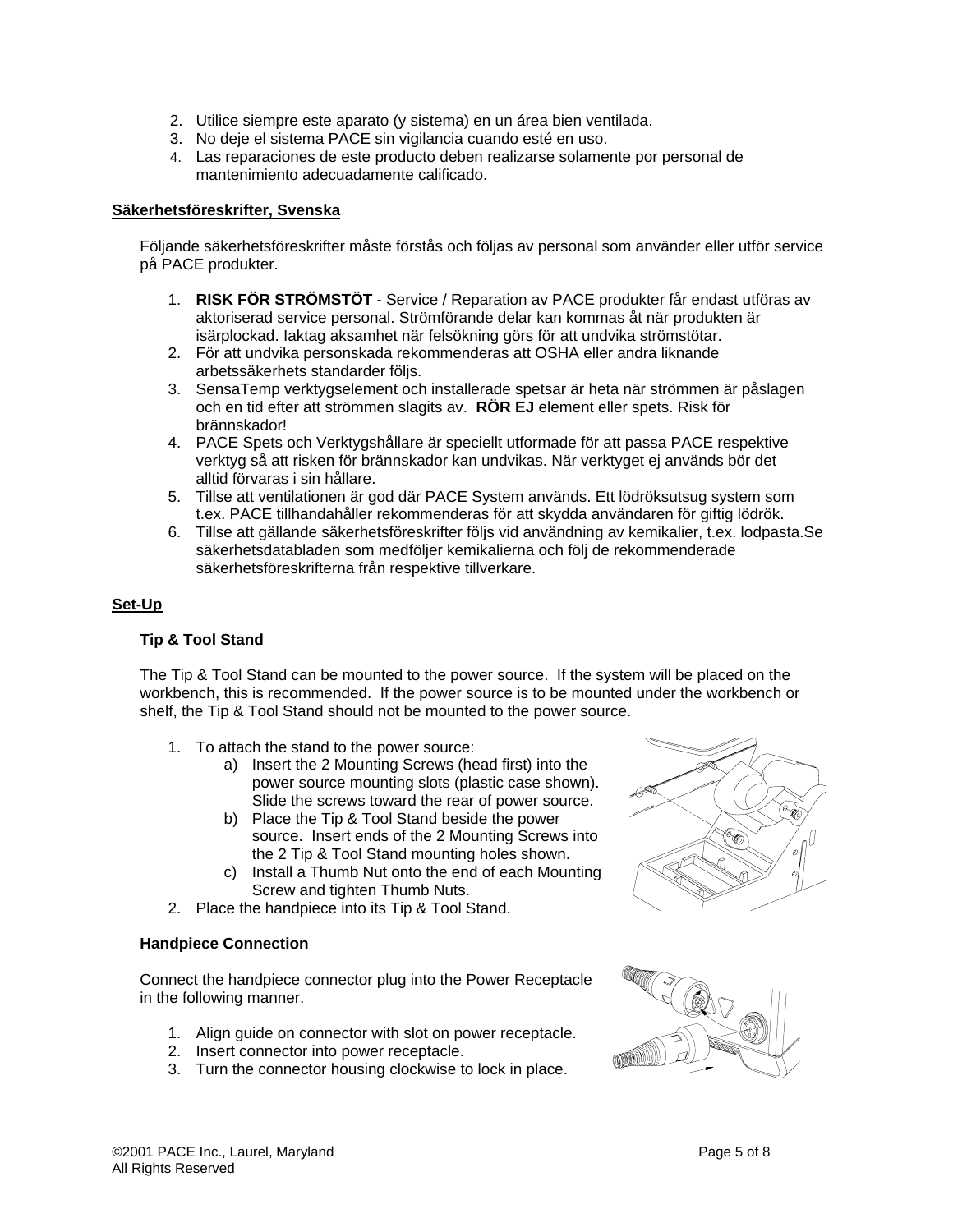# **Burn In Procedure**

If using a new soldering iron for the first time of it the heater has just been replaced, perform the Heater Burn-In procedure in the power supply manual (or on the red tag on the handpiece) to increase the life expectancy of the heater.

This procedure should be performed whenever a new handpiece or heater is connected to the system.

# **PS-70/PS-90 Tip Installation**

For maximum productivity and proper fit, install tips into your soldering iron when the heater is hot. **CAUTION:** To avoid burns or potential injury, always hold the handpiece with the heater pointed at an angle up to prevent injury.

# **Installing PERMAGROUND Tips**

- 1. PERMAGROUND Tips should be inserted into the heater with the tail of the tip pointing towards the heater.
- 2. PERMAGROUND Tips can be used once the tip has been fully inserted into the heater. The set screw is not required to hold the PERMAGROUND Tip in the heater.
- 3. If proper Tip orientation is required, the set screw can be tightened to hold the tip in place. Also, heat transfer will improve when the set screw is used.

# **Installing Non-PERMAGROUND Tips**

- 1. Insert the Tip fully into heater bore using the supplied Tip Tool.
- 2. Gently tighten the heater Set Screw.
- 3. Recheck the tip Set Screw periodically to insure that it remains snug.

**NOTE:** Periodically, clean the heater bore with a properly sized wire brush (3/16" O.D. to insure optimum heat transfer and proper tip grounding when non-PERMAGROUND tips are used.

# **PS-70/PS-90 Heater Replacement**

If replacement becomes necessary, perform the following procedure to ensure optimum performance and maximize the life expectancy of the heater.

- 1. Allow the heater to cool.
- 2. Remove the Heater Retaining Nut.
- 3. Pull the Heater Assembly from the Handle. Discard defective Heater Assembly.
- 4. Align the connector key on the handle end of the replacement Heater Assembly with the keyway slot on the handle.
- 5. Push the Heater Assembly fully into the handle.
- 6. Replace the Heater Retaining Nut and tighten by hand.

# **Spare Parts**

| Item # | <b>Description</b>            | <b>PACE Part Number</b> |
|--------|-------------------------------|-------------------------|
|        | <b>PS-70 Heater, 21V, 37W</b> | 610-0128-P1             |





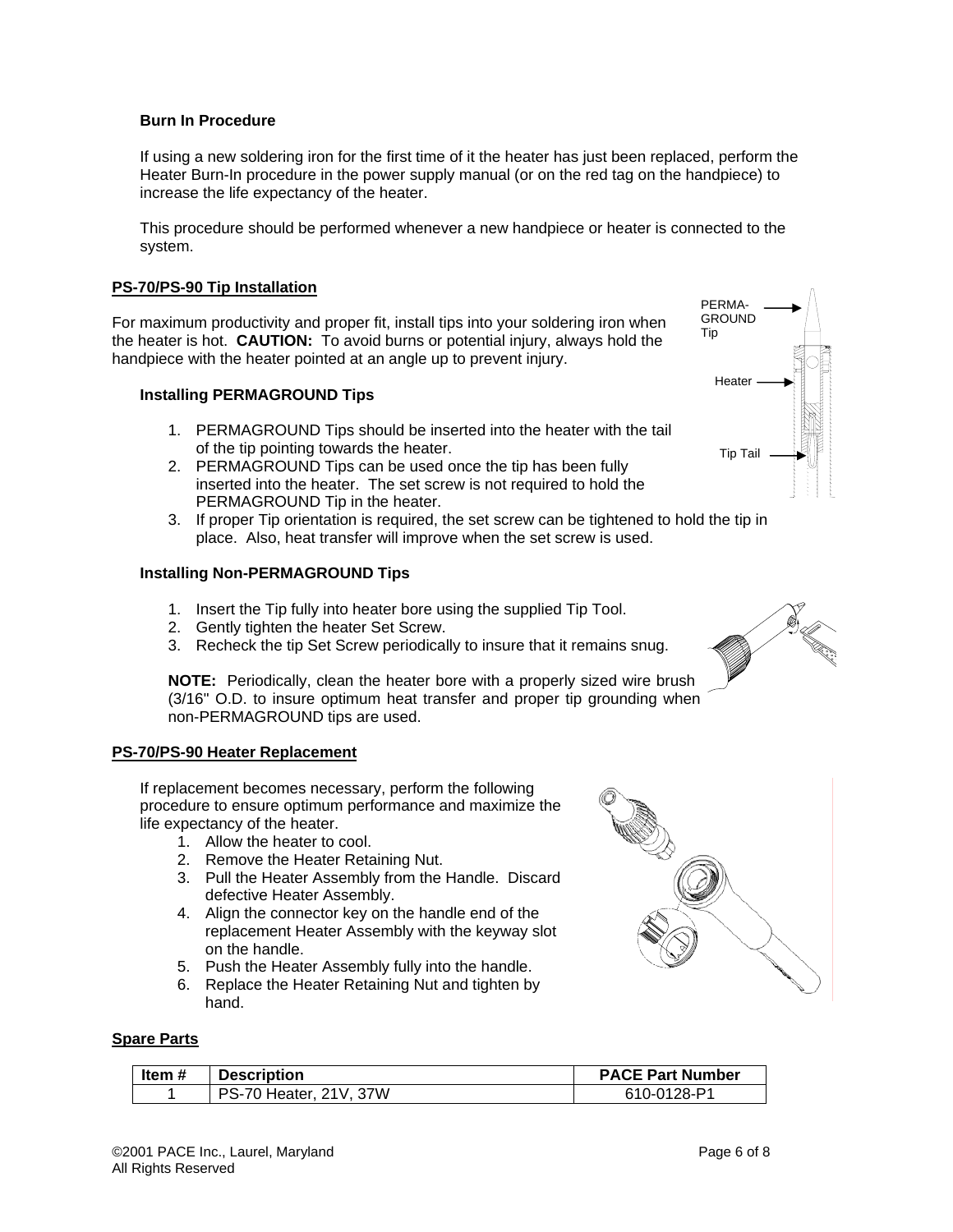| PS-90 Heater, 21V, 51W        | 6010-0095-P1 |
|-------------------------------|--------------|
| Retaining Nut for PS-70/PS-90 | 1410-0122-P5 |

#### **Service**

Please contact PACE or your local distributor for service and repair.

#### **Warranty Information:**

#### **LIMITED WARRANTY**

PACE warrants that this equipment will be free of defects in materials and workmanship for a period of one (3) years from the date of receipt by original purchaser.

This warranty does not cover repair or replacement required as a result of misuse, mishandling or improper storage. Failure to perform recommended routine maintenance, alterations or repairs made other than in accordance with PACE's directions, or removal or alteration of identification plates in any way will void this warranty. This warranty is available only to the original purchaser, but the exclusions and limitations therein apply to all persons and entities.

This warranty does not apply to consumable items, such as tips, filter elements, hoses, collection chambers, heaters, etc.

PACE MAKES NO OTHER WARRANTY, EXPRESSED OR IMPLIED, AND MAKES NO WARRANTY OF MERCHANTABILITY OR FITNESS FOR A PARTICULAR PURPOSE.

PACE will, at its option, repair or replace any defective equipment or parts at its facility or other location approved by PACE at no charge to the user, or provide parts without charge for installation by the user in the field at user's expense and risk. User will be responsible for all costs of shipping equipment to PACE or other warranty location for warranty service.

EXCEPT FOR THE REMEDY ABOVE DESCRIBED, UNLESS OTHERWISE REQUIRED BY APPLICABLE LAW, PACE WILL HAVE NO OTHER OBLIGATION WITH REGARD TO ANY BREACH OF WARRANTY OR OTHER CLAIM WITH RESPECT TO THE EQUIPMENT, OR LIABILITY FOR ANY DIRECT, INDIRECT, CONSEQUENTIAL, OR INCIDENTAL LOSS OR DAMAGE CAUSED BY OR OCCURRING IN CONNECTION WITH ANY OF THE EQUIPMENT.

#### **Do NOT return defective equipment or parts to PACE without obtaining prior authorization.**

Any warranty or other claim with respect to the equipment must be made in writing and delivered to PACE (or local authorized PACE Distributor outside the U.S.) within a reasonable time of the expiration date of this warranty. Sufficient evidence of purchase and date of receipt must also be included, otherwise user's rights under this warranty shall be deemed waived.